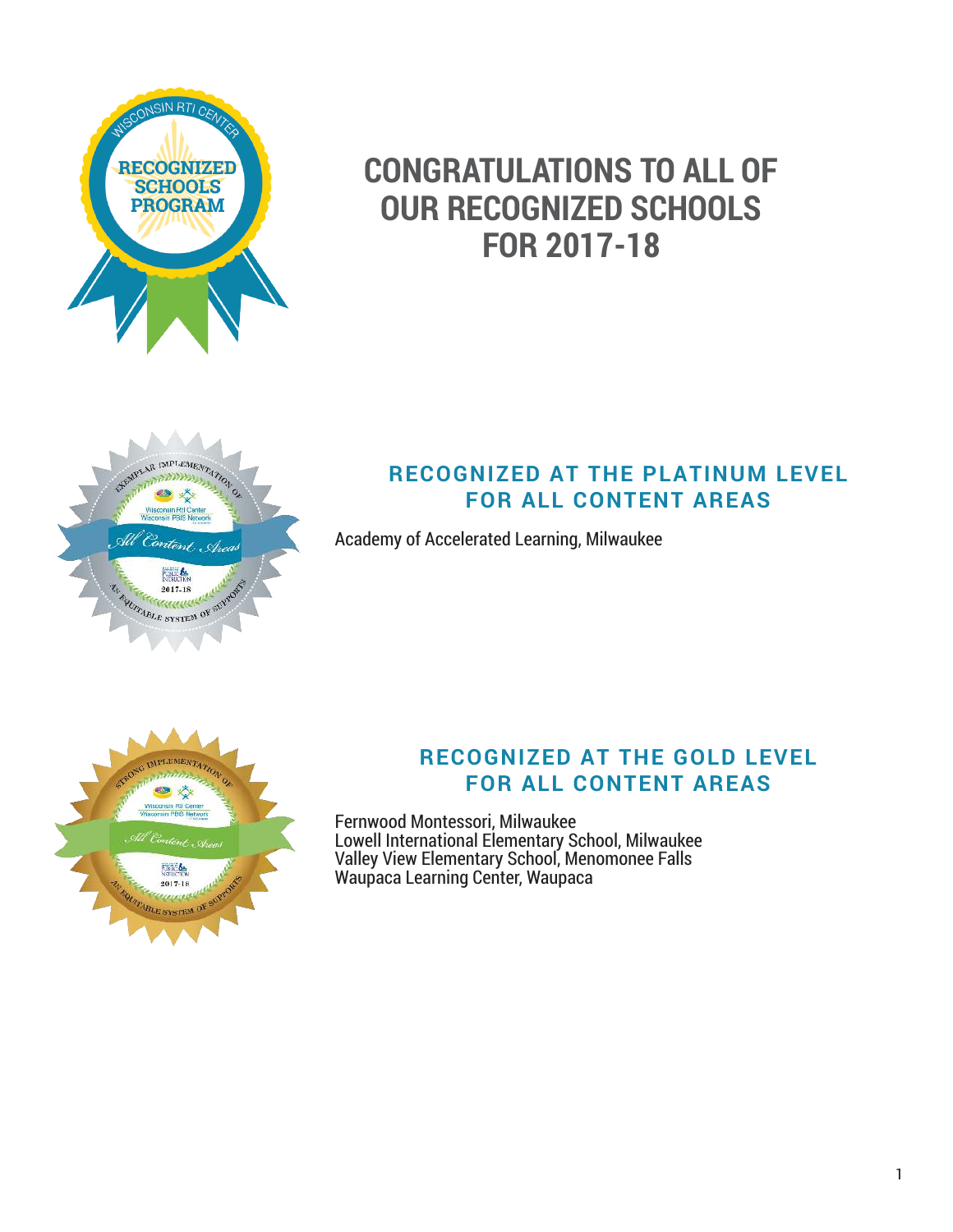

# **RECOGNIZED AT THE GOLD LEVEL FOR BEHAVIOR AND READING**

Bryant Elementary School, Milwaukee Kagel Elementary School, Milwaukee



# **RECOGNIZED AT THE GOLD LEVEL FOR BEHAVIOR AND MATHEMATICS**

North Middle School, Menomonee Falls Rogers Street Academy, Milwaukee



#### **RECOGNIZED AT THE GOLD LEVEL FOR MATHEMATICS AND READING**

Barbee Elementary School, Milwaukee Hampton Elementary School, Milwaukee Honey Creek Elementary School, Milwaukee Humboldt Park Elementary School, Milwaukee Lincoln Avenue Elementary School, Milwaukee Longfellow Elementary School, Milwaukee Mishicot High School, Mishicot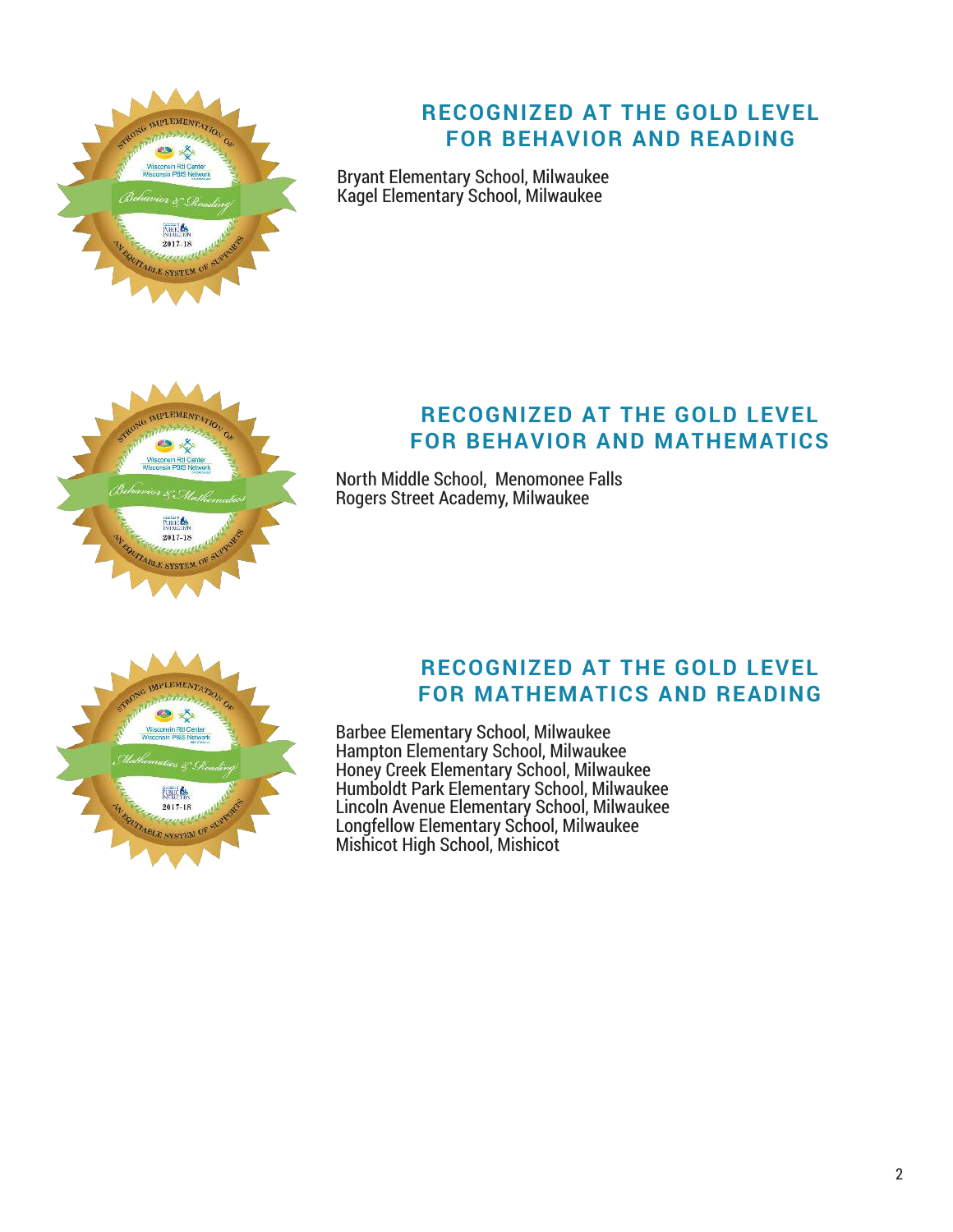

# **RECOGNIZED AT THE SILVER LEVEL FOR BEHAVIOR**

Al Behrman Elementary School, Baraboo ALBA - Academia de Lenguaje y Bellas, Milwaukee Allen-Field Elementary School, Milwaukee ASSATA High School, Milwaukee Badger Elementary School, Appleton Baird Elementary School, Green Bay Barbee Elementary School, Milwaukee Benjamin Franklin Elementary School and Early, Menomonee Falls Berlin Middle School, Berlin Bethune Academy, Milwaukee Burbank Elementary School, Milwaukee Butte des Morts Elementary School, Menasha Carollton Elementary School, Oak Creek-Franklin Cedar Grove-Belgium Elementary School, Cedar Grove-Belgium Cedar Grove-Belgium Middle School, Cedar Grove-Belgium Chegwin Elementary School, Fond du Lac Clay Lamberton Elementary School, Berlin Clayton Elementary School, Neenah Clemens Elementary School, Milwaukee Clovis Grove Elementary School, Menasha Cooper Elementary School, Milwaukee Cottage Grove Elementary School, Monona Grove Crandon Elementary School, Crandon Creekside Elementary School, Sun Prairie Cudahy Middle School Cudahy Danz Elementary School, Green Bay Davey Elementary School, Eau Claire Decorah Elementary School, West Bend Delavan-Darien High School, Delavan-Darien Dunwiddie Elementary School, Port Washington-Saukville East Troy Middle School, East Troy Eastside Elementary School, Sun Prairie Edison Elementary School, Appleton Edison Middle School, Green Bay Eisenhower Elementary School, Green Bay Engleburg Elementary School, Milwaukee Enrich Excel Achieve Learning Academy, Wausau Ettrick Elementary School, Galesville-Ettrick-Trempealeau Evergreen Elementary School, D C Everest Evergreen Elementary School, Holmen Fair Park Elementary School, West Bend Fond du Lac STEM Academy, Fond du Lac Forest Park Elementary School, Kenosha Fort Howard Elementary School, Green Bay Franklin Elementary School, Wausau Franklin Elementary School, Appleton Franklin Elementary School, West Allis-West Milwaukee Garland Elementary School, Milwaukee Grant Elementary School, Wausau Grant Elementary School, Milwaukee Grant Elementary School, Kenosha Grant Elementary School, Sheboygan Grantosa Drive Elementary School, Milwaukee Green Tree Elementary School, West Bend Greenfield Bilingual, Milwaukee Hales Corners Elementary School, Whitnall Halmstad Elementary School, Chippewa Falls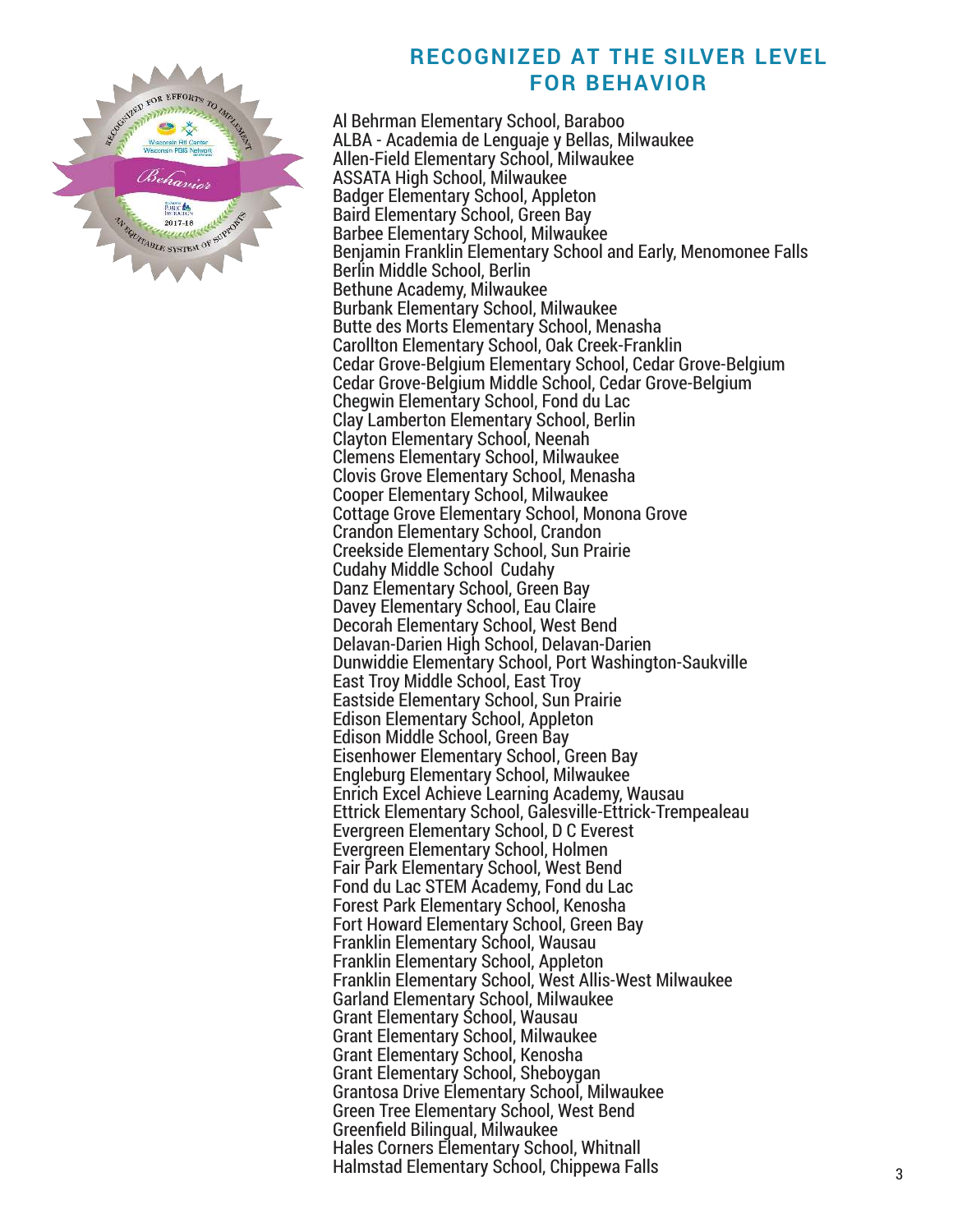

Hamilton High School, Milwaukee Hampton Elementary School, Milwaukee Hawthorn Hills Elementary School, Wausau Hawthorne Elementary School, Milwaukee Hayes Bilingual School, Milwaukee Hewitt-Texas Elementary School, Wausau Highland View Elementary School, Greendale Highlands Elementary School, Appleton Hillcrest Elementary School, Chippewa Falls Hillcrest Elementary School, Pulaski Holmes Elementary School, Milwaukee Hoover Elementary School, Neenah Horace Mann Elementary School, West Allis-West Milwaukee Horace Mann Middle School, Wausau Horizons Elementary School, Appleton Houdini Elementary School, Appleton Howard Elementary School, Howard-Suamico Howe Elementary School, Green Bay Huntley Elementary School, Appleton IDEAL Individualized Developmental, Milwaukee Indian Mound Middle School, McFarland Indian Trail High School and Academy, Kenosha Irving Elementary School, West Allis-West Milwaukee Ixonia Elementary School, Oconomowoc Jackson Elementary School, Elkhorn Jackson Elementary School, Green Bay Jackson Elementary School, Sheboygan Jackson Elementary School, West Bend James Madison Elementary School, Sheboygan Jefferson Elementary School, West Allis-West Milwaukee Jefferson Elementary School, Appleton Jefferson Elementary School, Menasha Jefferson Elementary School, Sheboygan Jim Falls Elementary School, Chippewa Falls John Marshall Elementary School, Wausau Johnston Elementary School, Appleton Jones Elementary School, Cudahy Kewaskum Elementary School, Kewaskum Kewaunee Elementary School, Kewaunee Kilbourn Elementary School, Milwaukee King Elementary School, Green Bay Kluge Elementary School, Milwaukee Kosciuszko Elementary School, Cudahy La Causa Charter School, Milwaukee La Grange Elementary School, Tomah Lakeshore Elementary School, Eau Claire Lakeview Elementary School, Neenah Lancaster Elementary School, Milwaukee Langlade Elementary School, Green Bay Lannoye Elementary School, Pulaski Lawrence-Lawson Elementary School, Sparta Lemonweir Elementary School, Tomah Lincoln Avenue Elementary School, Milwaukee Lincoln Elementary School, Appleton Lincoln Elementary School, Cudahy Lincoln Elementary School, Green Bay Lincoln Elementary School, Wausau Lincoln-Erdman Elementary School, Sheboygan Lineville Intermediate School, Howard-Suamico Little Prairie Primary, East Troy Locust Lane Elementary School, Eau Claire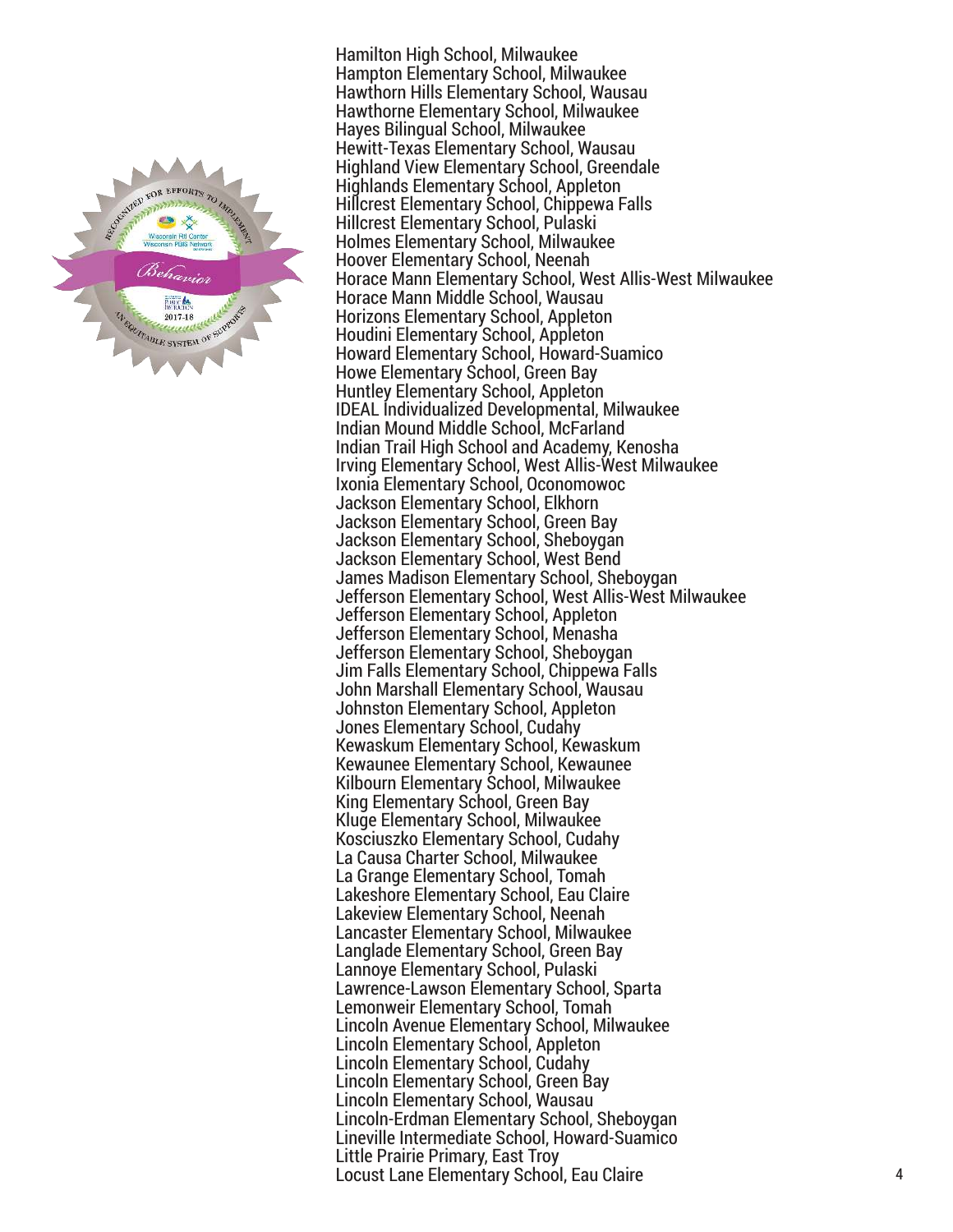

Longfellow Elementary School, West Allis-West Milwaukee MacArthur Elementary School, Germantown MacArthur Elementary School, Green Bay Madison Elementary School, West Allis-West Milwaukee Maine Elementary School, Wausau Manitoba Elementary School, Milwaukee Manz Elementary School, Eau Claire Maple Tree Elementary School, Milwaukee Maplewood Elementary School, Sparta Martin Elementary School, Green Bay Maryland Montessori, Milwaukee McKinley Elementary School, Appleton McLane Elementary School, West Bend Meadow View Elementary School, Oconomowoc Meadowbrook Elementary School, Howard-Suamico Meadowview Elementary School, Eau Claire Meadowview Elementary School, Oak Creek-Franklin Medford Elementary School, Medford Merrill Elementary School, Beloit Mill Valley Elementary School, Muskego-Norway Milwaukee French Immersion, Milwaukee Milwaukee Learning Center Mitchell Elementary School, Cudahy Mitchell Elementary School, Milwaukee Mitchell Elementary School, West Allis-West Milwaukee Morse Mid, Milwaukee Nathan Hale High School, West Allis-West Milwaukee Neeskara Elementary School, Milwaukee New Glarus Elementary School , New Glarus Nicolet Elementary School, Green Bay Nicolet Elementary School, Menasha Ninety-Fifth Street Elementary School, Milwaukee North Park Elementary School, Racine Northwoods Elementary School, Eau Claire Osceola Elementary School, Osceola Pardeeville Elementary School, Pardeeville Park Lawn Elementary School, Oconomowoc Park View Elementary School, Cudahy Parkside Elementary School, Fond du Lac Parkview Elementary School, Chippewa Falls Parkview Elementary School, Milwaukee Parkview Elementary School, Parkview Parkview Elementary School, Cedarburg Pershing Elementary School, West Allis-West Milwaukee Pier Elementary School, Fond du Lac Pierce Elementary School, Milwaukee Pigeon River Elementary School, Sheboygan Pratt Elementary School, Milwaukee Putnam Heights Elementary School, Eau Claire Reagan College Preparatory High School, Milwaukee Rib Mountain Elementary School, Wausau Riley Elementary School, Milwaukee Riverside Elementary School, D C Everest Riverside Elementary School, Fond du Lac Riverview Elementary School, Wausau Robbins Elementary School, Eau Claire Rock Ledge Intermediate 3-5, Seymour Rockfield Elementary School, Germantown Roosevelt Elementary School, Eau Claire Roosevelt Elementary School, Janesville Roosevelt Elementary School, Wauwatosa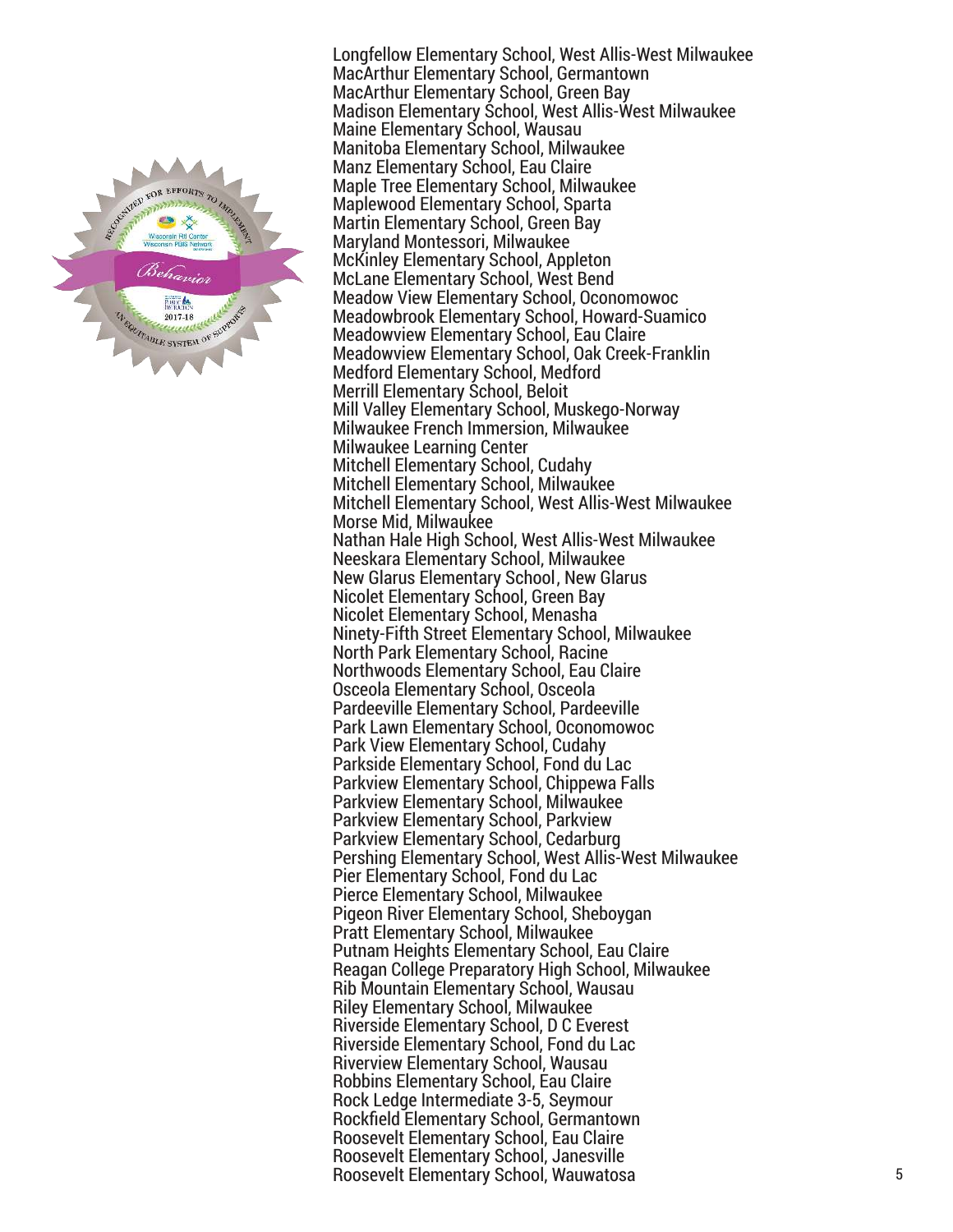

Rusch Elementary School, Portage Community Sand Lake Elementary School, Holmen Shady Lane Elementary School, Menomonee Falls Sheridan Elementary School, Sheboygan Sherman Elementary School, Eau Claire Silverbrook Intermediate School, West Bend Siren High School, Siren South Mountain Elementary School, Wausau Southview Elementary School, Chippewa Falls Sparta Meadowview Intermediate School, Sparta Stanley-Boyd Middle School, Stanley-Boyd Starms Early Childhood, Milwaukee Stephen Foster Elementary School Charter, Appleton Stetsonville Elementary School, Medford Stettin Elementary School, Wausau Stillson Elementary School, Chippewa Falls Stocker Elementary School, Kenosha Strange Elementary School, Kenosha Stuart Elementary School, Milwaukee Sullivan Elementary School, Green Bay Summit Elementary School, Oconomowoc Sunnyside Elementary School, Pulaski Tank Elementary School, Green Bay Taylor Prairie Elementary School, Monona Grove Thomas Jefferson Elementary School, Wausau Thoreau Elementary School, Milwaukee Thorson Elementary School, Cedarburg Todd Elementary School, Beloit Tomah High School, Tomah Tomahawk Elementary School, Tomahawk Tomahawk High School, Tomahawk Trowbridge Street School of Great Lakes, Milwaukee Unity Elementary School, Unity Unity Middle School, Unity Valley View Elementary School, Ashwaubenon Vieau Elementary School, Milwaukee Walker Elementary School, West Allis-West Milwaukee Washington Middle School, Kenosha Waters Elementary School, Fond du Lac Wedgewood Park School, Milwaukee West Allis-West Milwaukee Learning, West Allis-West Milwaukee West Elementary School-Kindergarten Center, Baraboo West Milwaukee Intermediate School, West Allis-West Milwaukee West Side Elementary School, Elkhorn Westlawn Elementary School, Cedarburg Weston Elementary School, D C Everest Westside Academy, Milwaukee Whitman Elementary School, Milwaukee Whittier Elementary School, Milwaukee Whittier Elementary School, Kenosha Wilder Elementary School, Green Bay Willow Glen Primary School, Saint Francis Willson Elementary School, Baraboo Wilson Elementary School, West Allis-West Milwaukee Wilson Elementary School, Kenosha Wilson Elementary School, Neenah Wilson Elementary School, Sheboygan Winnequah School, Monona Grove Wittenberg Elementary School, Wittenberg-Birnamwood Woodland School, Kimberly Woodworth Middle School, Fond du Lac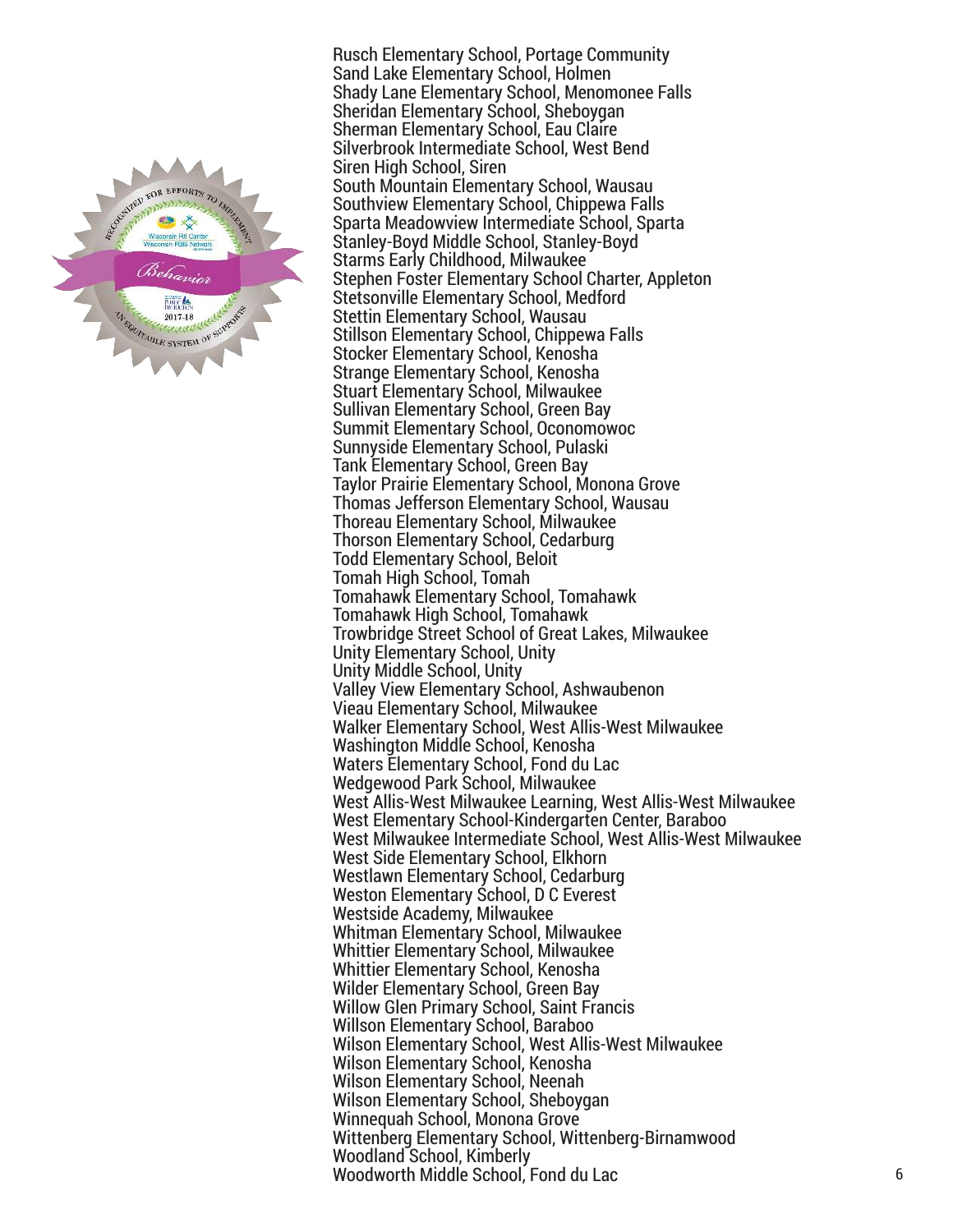

## **RECOGNIZED AT THE SILVER LEVEL FOR MATHEMATICS**

ALBA - Academia de Lenguaje y Bellas, Milwaukee Alcott Elementary School, Milwaukee Allen-Field Elementary School, Milwaukee Audubon Technology and Communication, Milwaukee Bayfield Elementary School, Bayfield Bayside Middle School, Fox Point Brown Street Academy, Milwaukee Bruce Elementary School, Milwaukee Burbank Elementary School, Milwaukee Clement Avenue Elementary School, Milwaukee Cooper Elementary School, Milwaukee Craig Montessori School, Milwaukee Curtin Elementary School, Milwaukee Emerson Elementary School, Milwaukee Engleburg Elementary School, Milwaukee Forest Home Elementary School, Milwaukee Garland Elementary School, Milwaukee Gegan Elementary School, Menasha Grant Elementary School, Milwaukee Greenfield Bilingual, Milwaukee Holmes Elementary School, Milwaukee Kagel Elementary School, Milwaukee MacDowell Montessori School K3-12, Milwaukee Maryland Montessori, Milwaukee Medford Elementary School, Medford Milwaukee Parkside School, Milwaukee Neeskara Elementary School, Milwaukee Ninety-Fifth Street Elementary School, Milwaukee Parkview Elementary School, Parkview Pratt Elementary School, Milwaukee Shady Lane Elementary School, Menomonee Falls Sheboygan Falls Middle School, Sheboygan Falls Southview Elementary School, Chippewa Falls Thoreau Elementary School, Milwaukee Transition High School, Milwaukee Trowbridge Street School of Great Lakes, Milwaukee Vieau Elementary School, Milwaukee West Milwaukee Intermediate School, West Allis-West Milwaukee Westside Academy, Milwaukee Whitman Elementary School, Milwaukee Whittier Elementary School, Milwaukee Wilson Elementary School, West Allis-West Milwaukee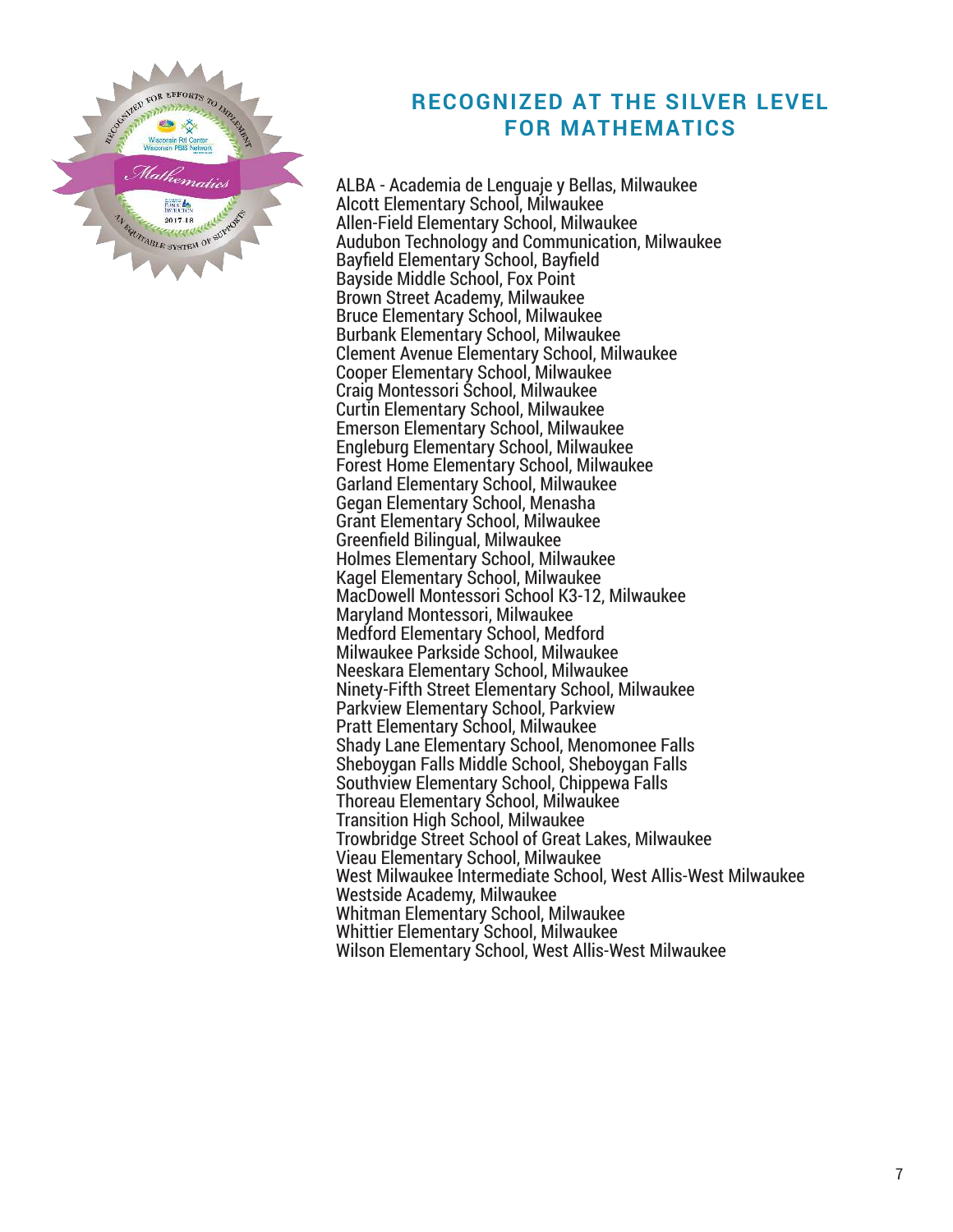

#### **RECOGNIZED AT THE SILVER LEVEL FOR READING**

ALBA - Academia de Lenguaje y Bellas, Milwaukee Allen-Field Elementary School, Milwaukee ASSATA High School, Milwaukee Audubon Technology and Communication, Milwaukee Bay View Montessori School, Milwaukee Bayfield Elementary School, Bayfield Bruce Elementary School, Milwaukee Burdick Elementary School, Milwaukee Clarendon Avenue Elementary School, Mukwonago Clement Avenue Elementary School, Milwaukee Clovis Grove Elementary School, Menasha Cooper Elementary School, Milwaukee Crandon Elementary School, Crandon Curtin Elementary School, Milwaukee Engleburg Elementary School, Milwaukee Fairview Elementary School, Milwaukee Forest Home Elementary School, Milwaukee Garland Elementary School, Milwaukee Grant Elementary School, Milwaukee Halmstad Elementary School, Chippewa Falls Hi-Mount Elementary School, Milwaukee Holmes Elementary School, Milwaukee Horace Mann Middle School, Wausau Jackson Elementary School, Elkhorn Jefferson Elementary School, West Allis-West Milwaukee Johnston Elementary School, Appleton LaFollette Elementary School, Milwaukee Lawrence-Lawson Elementary School, Sparta Lincoln Middle School, Milwaukee MacDowell Montessori School K3-12, Milwaukee Manitoba Elementary School, Milwaukee Maryland Montessori, Milwaukee Medford Elementary School, Medford Neeskara Elementary School, Milwaukee Ninety-Fifth Street Elementary School, Milwaukee Parkview Elementary School, Parkview Parkview Elementary School, Chippewa Falls Pratt Elementary School, Milwaukee Reagan College Preparatory High School, Milwaukee Rogers Street Academy, Milwaukee Shady Lane Elementary School, Menomonee Falls Siren Elementary School, Siren School District Southview Elementary School, Chippewa Falls Stanley Elementary School, Stanley-Boyd Stanley-Boyd Middle School, Stanley-Boyd Stillson Elementary School, Chippewa Falls Tibbets Elementary School, Elkhorn Townsend Street Elementary School, Milwaukee Trowbridge Street School of Great Lakes, Milwaukee Urban Middle School, Sheboygan Vieau Elementary School, Milwaukee Webster Middle School, Cedarburg West Milwaukee Intermediate School, West Allis-West Milwaukee West Salem Elementary School, West Salem West Salem Middle School, West Salem Westside Academy, Milwaukee Whitman Elementary School, Milwaukee Whittier Elementary School, Milwaukee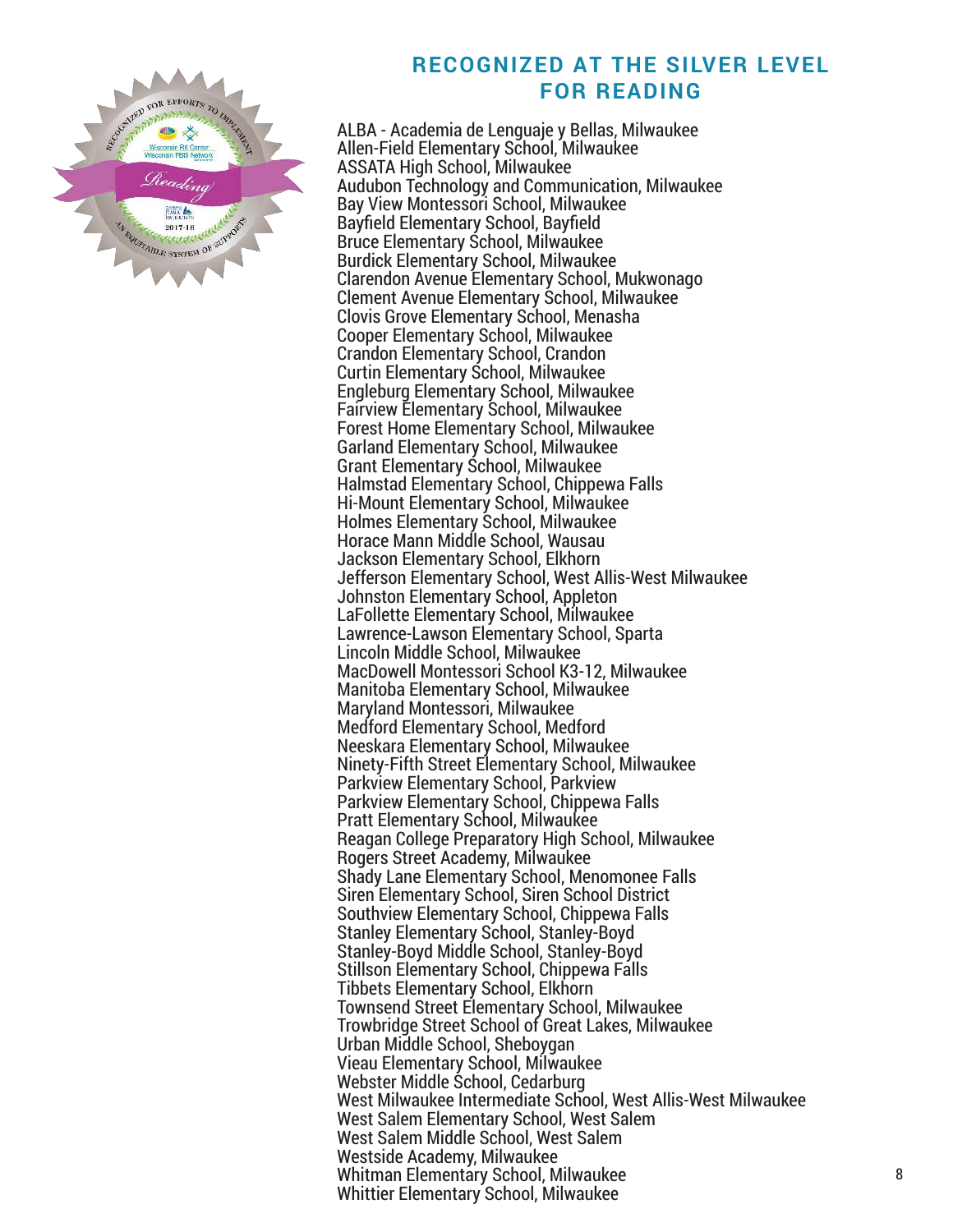

# **RECOGNIZED AT THE BRONZE LEVEL FOR BEHAVIOR**

Adams-Friendship Elementary School, Adams-Friendship Alcott Elementary School, Milwaukee Aldrich Intermediate School, Beloit Amery Intermediate School, Amery Amery Middle School, Amery Antigo High School, Antigo Antigo Middle School, Antigo Audubon Technology and Communication, Milwaukee Auer Avenue Elementary School, Milwaukee Badger Middle School, West Bend Barton Elementary School, Milwaukee Bay Lane Middle School, Muskego-Norway Bayfield Elementary School, Bayfield Bayfield High School, Bayfield Bayfield Middle School, Bayfield Beloit Learning Academy, Beloit Berlin High School, Berlin Bessie Allen Middle School, North Fond du Lac Birnamwood Elementary School, Wittenberg-Birnamwood Black River Falls Middle School, Black River Falls Blair Elementary School, Waukesha Bradford High School, Kenosha Brass Community School, Kenosha Brener Elementary School, Shawano Bristol Elementary School, Bristol Brooklyn Elementary School, Oregon Brown Street Academy, Milwaukee Browning Elementary School, Milwaukee C H Bird Elementary School, Sun Prairie Camp Douglas Elementary School, Tomah Cedar Hills Elementary School, Oak Creek-Franklin Chain O Lakes Elementary School, Waupaca Chequamegon Middle School, Chequamegon Chippewa Falls Middle School, Chippewa Falls Clarendon Avenue Elementary School, Mukwonago Clarke Street Elementary School, Milwaukee Clement Avenue Elementary School, Milwaukee Cleveland Elementary School, Sheboygan Clinton Elementary School, Clinton Clinton High School, Clinton Clintonville Middle School, Clintonville Coleman Elementary School, Coleman Columbus Elementary School, Appleton Congress Elementary School, Milwaukee Converse Elementary School, Beloit Cooper Elementary School, Sheboygan Crandon High School, Crandon Crandon Middle School, Crandon Crescent Elementary School, Rhinelander Cudahy High School, Cudahy Cumberland Elementary School, Whitefish Bay Darien Elementary School, Delavan-Darien Deerfield Elementary School, Oak Creek-Franklin DeLong Middle School, Eau Claire Doerfler Elementary School, Milwaukee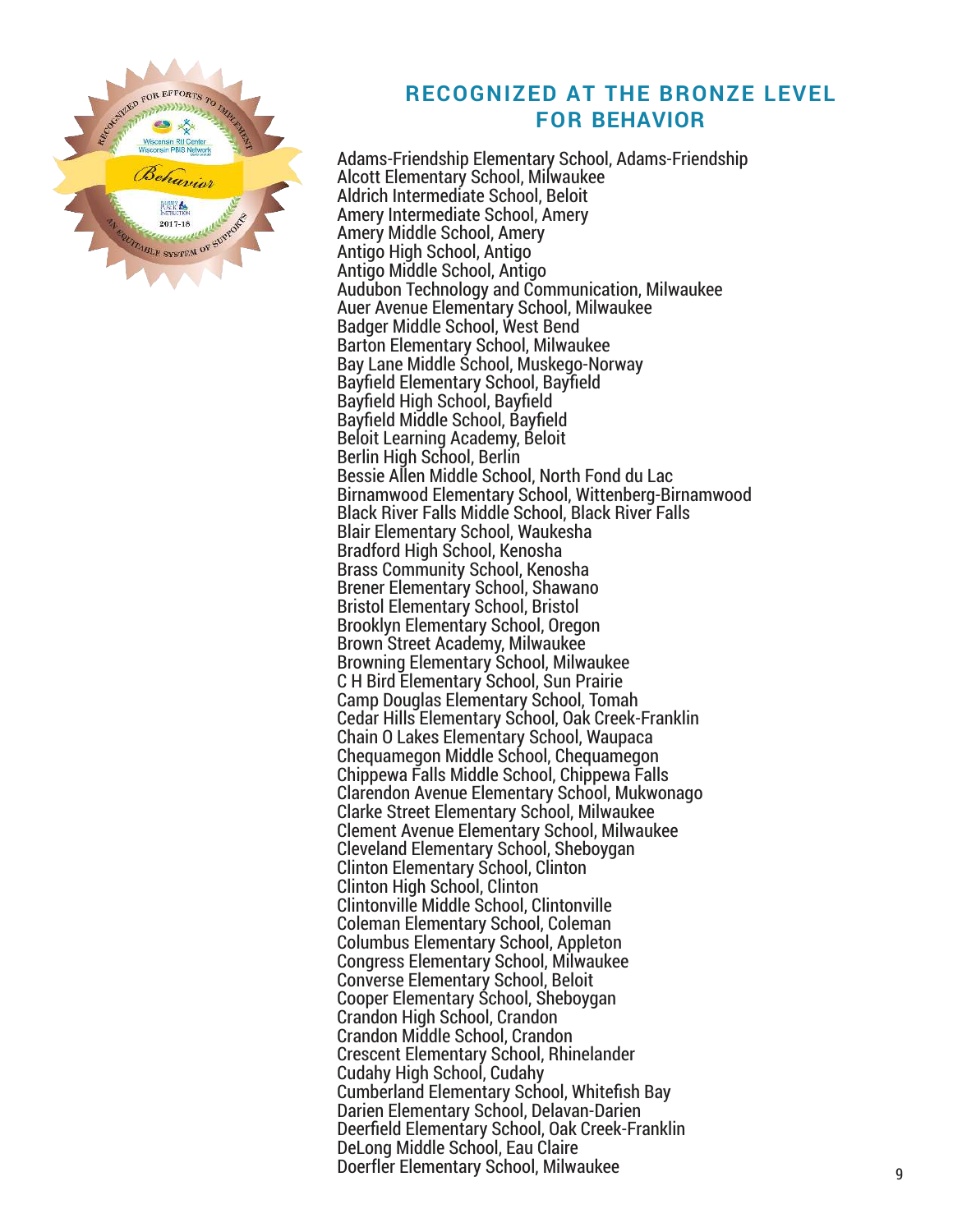

Downsville Elementary School, Menomonie E Cook Elementary School, Oshkosh Eagle Bluff Elementary School, Onalaska East Elementary School, Baraboo East High School, Wausau East High School, Wauwatosa East High School, West Bend East Troy High School, East Troy Edgewood Elementary School, Oak Creek-Franklin Eighty-First Street Elementary School, Milwaukee Einstein Middle School, Appleton Eisenhower Elementary School, Wauwatosa Eleva Elementary School, Eleva-Strum Eleva-Strum High School, Eleva-Strum Elm Lawn Elementary School, Middleton-Cross Plains Emerson Elementary School, Milwaukee Evans Elementary School, Fond du Lac Evergreen Elementary School, Waterford Fairview Elementary School, Milwaukee Fairview Elementary School, Pulaski Farnsworth Middle School, Sheboygan Ferber Elementary School, Appleton Fifty-Third Street Elementary School, Milwaukee Fine Arts Elementary School, Racine Flynn Elementary School, Eau Claire Fond du Lac High School, Fond du Lac Fond du Lac STEM Institute, Fond du Lac Forest Home Elementary School, Milwaukee Forest Ridge Elementary School, Oak Creek-Franklin Forrest Street Early Learning Center, Black River Falls Foxview Intermediate School, De Pere Fran Fruzen Intermediate School, Beloit Frank Elementary School, Kenosha Frank Lloyd Wright Intermediate School, West Allis-West Milwaukee Franklin Elementary School, Milwaukee Franklin Elementary School, Oshkosh Franklin Middle School, Green Bay Fratney Elementary School, Milwaukee Fratt Elementary School, Racine Friendship Learning Elementary School, North Fond du Lac G D Jones Elementary School, Wausau Galesville Elementary School, Galesville-Ettrick-Trempealeau Gaston Elementary School, Beloit Gegan Elementary School, Menasha Gifford Elementary School, Racine Gilmore Middle School, Racine Glacial Drumlin School, Monona Grove Glacier Edge Elementary School, Verona Glenbrook Elementary School, Pulaski Goodrich Elementary School, Milwaukee Grafton Elementary School, Grafton Grant Elementary School, Marshfield Grantsburg Elementary School, Grantsburg Grewenow Elementary School, Kenosha Hackett Elementary School, Beloit Harvey Elementary School, Kenosha Hawley Environmental School, Milwaukee Hillcrest Primary School, Shawano Hillcrest School, Kenosha Hilltop Elementary School, Rice Lake Hi-Mount Elementary School, Milwaukee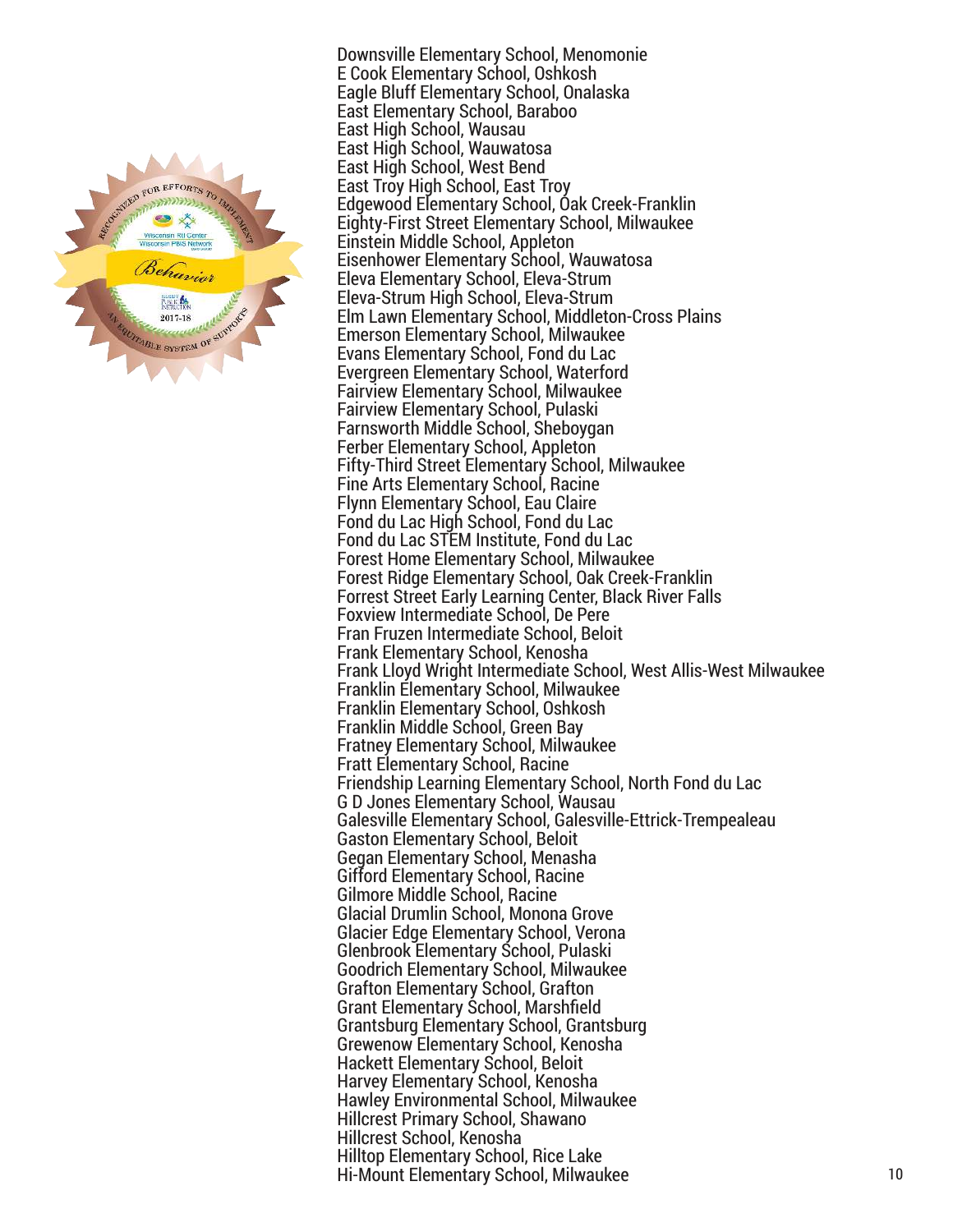

Hintgen Elementary School, La Crosse Holmen High School, Holmen Hoover Elementary School, West Allis-West Milwaukee Horace Mann High School, North Fond du Lac Horace Mann Middle School, Neenah Horace Mann Middle School, Sheboygan Horizon Elementary School, Sun Prairie Houlton Elementary School, Hudson Hudson Prairie Elementary School, Hudson Humboldt Park Elementary School, Milwaukee Indian Community School Jackson Elementary School, Manitowoc James Madison Academic Campus, Milwaukee James Williams Middle School, Rhinelander Janes Elementary School, Racine Jefferson Elementary School, Beaver Dam Jefferson Elementary School, Green Bay Jefferson Elementary School, Kenosha Jefferson Elementary School, Manitowoc Jefferson Elementary School, Oshkosh Jefferson Lighthouse Elementary School, Racine Jeffery Elementary School, Kenosha Jerstad-Agerholm Elementary School, Racine Jerstad-Agerholm Middle School, Racine John Long Middle School, Grafton John Muir Middle School, Wausau Johnson Elementary School, Racine Julian Thomas Elementary School, Racine Kaleidoscope Academy, Appleton Keefe Avenue Elementary School, Milwaukee Keller Elementary School, Green Bay Kennedy Elementary School, Grafton Kennedy Elementary School, Green Bay Kennedy Middle School, Germantown Kenosha School of Technology Enhanced, Kenosha Keshena Primary, Menominee Indian Kewaunee High School, Kewaunee Kewaunee Middle School, Kewaunee King Junior Elementary School, Milwaukee Kohler Elementary School, Kohler Kohler Middle School, Kohler Kromrey Middle School, Middleton-Cross Plains LaFollette Elementary School, Milwaukee Lake Mills Elementary School, Lake Mills Lakeshore Elementary School, Fond du Lac Lakeside Elementary School, Oshkosh Lakeview Elementary School, Muskego-Norway Lance Middle School, Kenosha Lena Elementary School, Lena Lena High School, Lena Lincoln Elementary School, New London Lincoln Elementary School, Wauwatosa Lincoln Middle School, Milwaukee Lincoln Middle School, La Crosse Lombardi Middle School, Green Bay Longfellow Elementary School, Milwaukee Longfellow Elementary School, Eau Claire Longfellow Elementary School, Sheboygan Longfellow Middle School, La Crosse Luxemburg-Casco Middle School, Luxemburg-Casco Madison Elementary School, Marshfield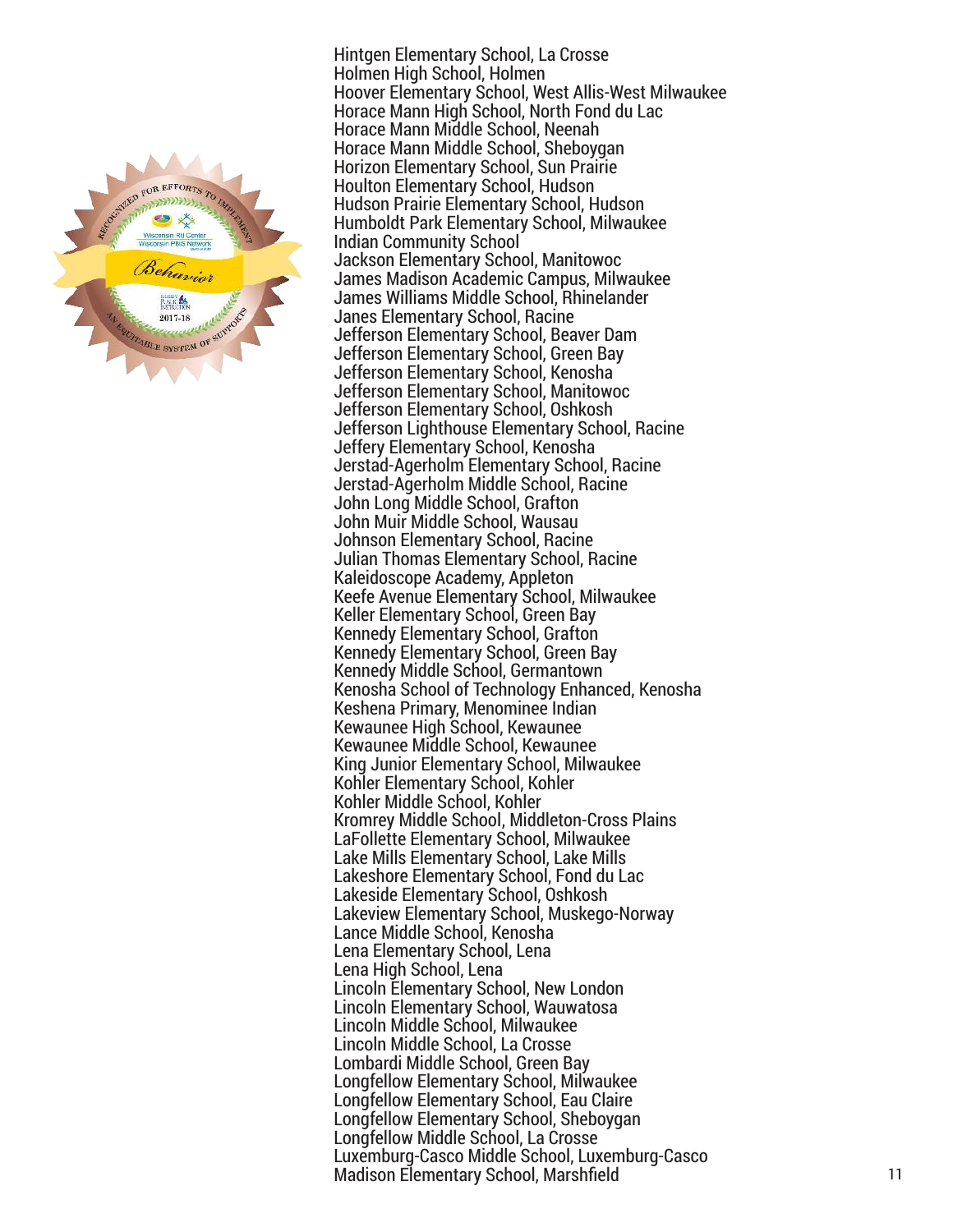

Madison Middle School, Appleton Mahone Middle School, Kenosha Marinette Middle School, Marinette McKinley Elementary School, Wauwatosa McNeel Intermediate School, Beloit Meadow View Primary, Waupun Memorial High School, Eau Claire Menominee Indian High School, Menominee Indian Menominee Indian Middle School, Menominee Indian Merrill Elementary School, Oshkosh Merrill Middle School, Oshkosh Miller Elementary School, Tomah Milwaukee Academy of Chinese Language, Milwaukee Milwaukee German Immersion, Milwaukee Milwaukee School of Languages, Milwaukee Milwaukee Sign Language Elementary School, Milwaukee Milwaukee Spanish Immersion, Milwaukee Mitchell Elementary School, Racine Mitchell Middle School, Racine Mondovi Elementary School, Mondovi Monroe Elementary School, Janesville Montessori Charter School, Eau Claire Mount Horeb Early Learning Center, Mount Horeb Mount Horeb Primary Center, Mount Horeb Mountain Bay Elementary School, D C Everest Muir Elementary School, Portage Nash Elementary School, Kenosha Neillsville Elementary School, Neillsville Netherwood Knoll Elementary School, Oregon North Division High School 0419, Milwaukee North Elementary School, Antigo North Freedom Elementary School, Baraboo North High School, Appleton North High School, Eau Claire North High School, Oshkosh North High School, Sheboygan North Hudson Elementary School, Hudson Northside Elementary School, Sun Prairie Northstar Middle School, Eau Claire Northwestern Middle School, Maple O Brown Elementary School, Racine Oak Creek East Middle School, Oak Creek-Franklin Oak Creek High School, Oak Creek-Franklin Oak Creek West Middle School, Oak Creek-Franklin Oakdale Elementary School, Tomah Oaklawn Elementary School, Oshkosh Omro Elementary School, Omro Oneida Nation Elementary/Middle School Oneida Nation High School Oregon Middle School, Oregon Osceola Intermediate School, Osceola Osseo-Fairchild Elementary School, Osseo-Fairchild Osseo-Fairchild Middle School, Osseo-Fairchild Park Elementary School, Middleton-Cross Plains Park View Middle School, Mukwonago Parkview Elementary School, New London Parkview Middle School, Ashwaubenon Patch Elementary School, Omro Patrick Marsh Middle School, Sun Prairie Pelican Elementary School, Rhinelander Phelps Elementary School, Phelps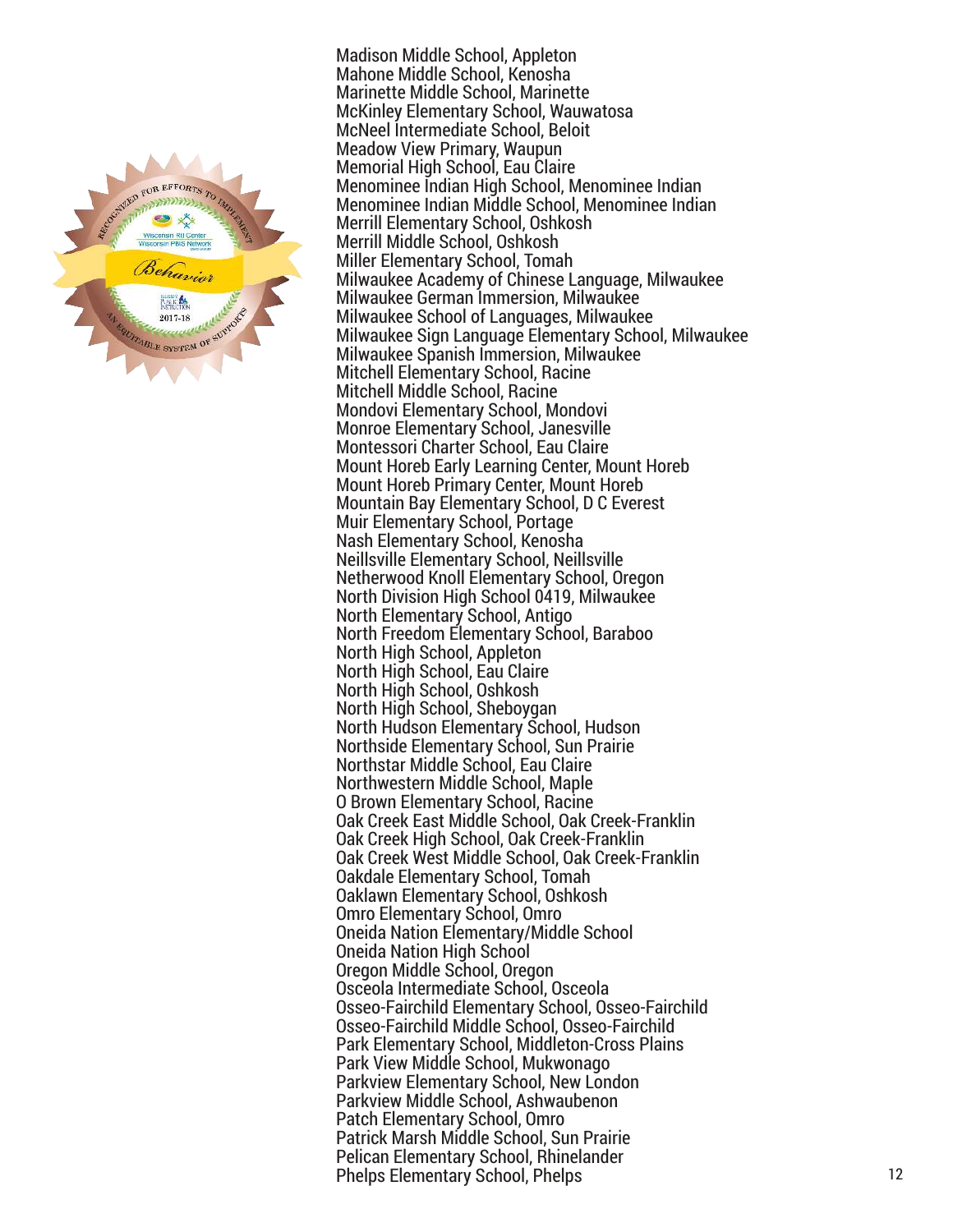

Phelps High School, Phelps Phoenix Middle School, Delavan-Darien Pleasant Prairie Elementary School, Kenosha Prairie Lane Elementary School, Kenosha Prairie Phoenix Academy, Sun Prairie Prairie View Elementary School, Beaver Dam Prairie View Elementary School, Holmen Prairie View Elementary School, Oregon Prairie View Middle School, Sun Prairie Project STAY, Milwaukee Pulaski High School, Pulaski Randolph Elementary School, Randolph Red Apple Elementary School, Racine Reuther Central High School, Kenosha Rhinelander High School, Rhinelander Rice Lake Middle School, Rice Lake Richmond Elementary School, Appleton Riverside High School, Milwaukee Roberts Elementary School, Fond du Lac Robinson Elementary School, Beloit Rock Elementary School, Hudson Rock Ledge Elementary School, Seymour Rock River Intermediate School, Waupun Rome Corners Intermediate School, Oregon Roosevelt Elementary School, Oshkosh Roosevelt Elementary School, Kenosha Roosevelt Elementary School, Racine Rosenow Elementary School, Fond du Lac Sabish Middle School, Fond du Lac Saint Francis High School, Saint Francis Sauk Trail Elementary School, Middleton-Cross Plains Sawyer Elementary School, Sturgeon Bay Schulte Elementary School, Racine Schultz Elementary School, Mishicot Shattuck Middle School, Neenah Shawano Community Middle School, Shawano Shepard Hills Elementary School, Oak Creek-Franklin Sherman Elementary School, Milwaukee Siren Elementary School, Siren Smith Elementary School, Oshkosh Somers Elementary School, Kenosha South Beaver Dam Elementary School, Beaver Dam South High School, Sheboygan South Middle School, Eau Claire South Park Middle School, Oshkosh Southern Bluffs Elementary School, La Crosse Southport Elementary School, Kenosha Southside Elementary School, Sparta Sparta High School, Sparta Sparta Meadowview Middle School, Sparta Spooner Elementary School, Spooner Spring Road Elementary School, Neenah Spring Valley Elementary School, Antigo Stanley Elementary School, Stanley-Boyd Stoner Prairie Elementary School, Verona Strum Elementary School, Eleva-Strum Sunrise Elementary School, Sturgeon Bay Sunset Elementary School, Sturgeon Bay Sunset Ridge Elementary School, Middleton-Cross Plains Taft Elementary School, Neenah Theisen Middle School, Fond du Lac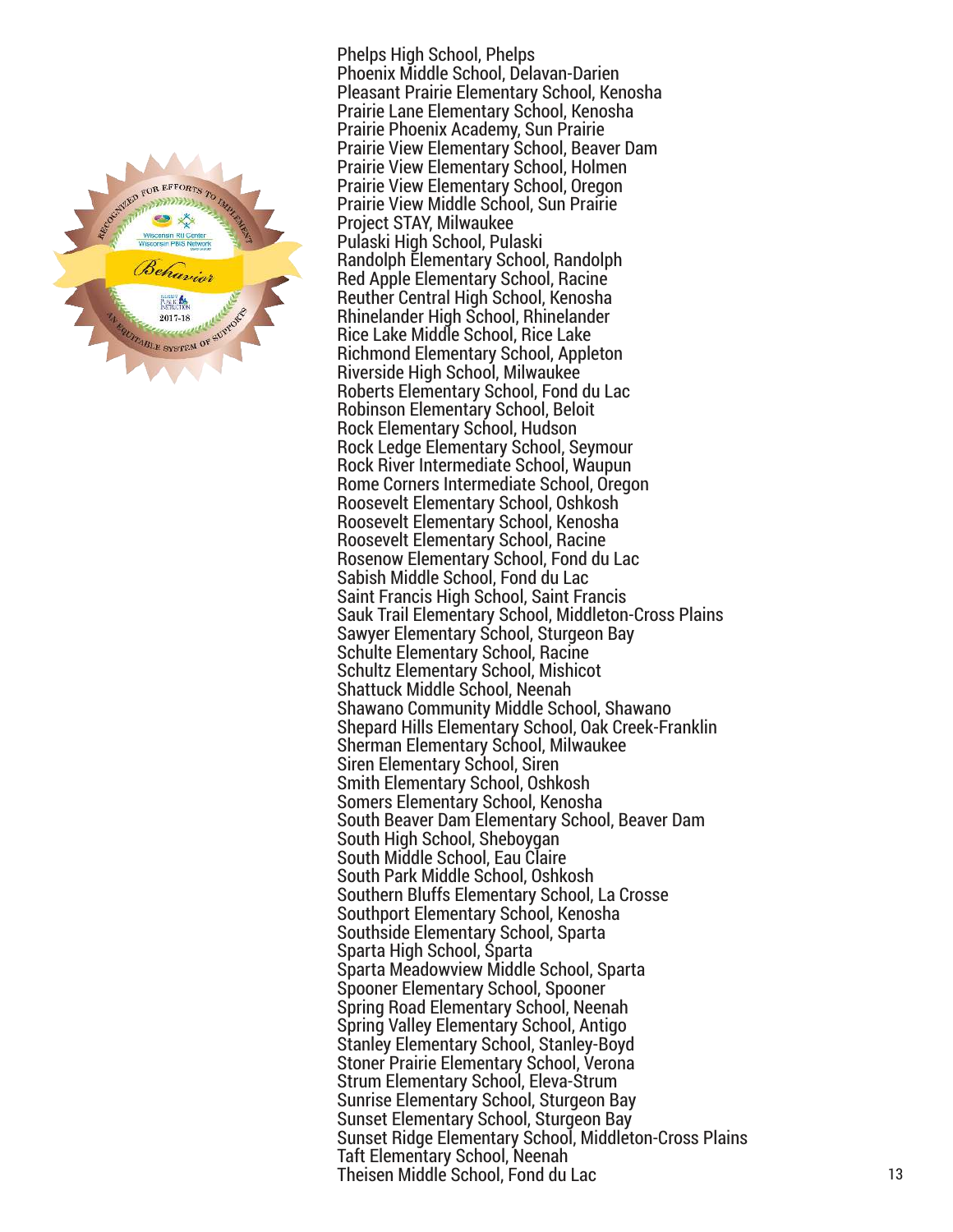

Tibbets Elementary School, Elkhorn Tipler Middle School, Oshkosh Tomah Middle School, Tomah Tomahawk Middle School, Tomahawk Tower Academy, Sheboygan Townsend Street Elementary School, Milwaukee Traeger Elementary School, Oshkosh Traeger Middle School, Oshkosh Trempealeau Elementary School, Galesville-Ettrick-Trempealeau Tremper High School, Kenosha Tullar Elementary School, Neenah Turtle Creek Elementary School, Delavan-Darien Underwood Elementary School, Wauwatosa Unity High School, Unity Urban Middle School, Sheboygan Valders Middle School, Valders Van Buren Elementary School, Janesville Vernon Elementary School, Kenosha Viking Elementary School, Holmen Wadewitz Elementary School, Racine Warrens Elementary School, Tomah Washington Elementary School, Beaver Dam Washington Elementary School, Wauwatosa Washington Middle School, Green Bay Waterford High School, Waterford Waubesa Intermediate School, McFarland Waupaca High School, Waupaca Wausau Area Montessori Charter School, Wausau Wausau Engineering and Global Leadership, Wausau Webster Middle School, Cedarburg Webster Stanley Elementary School, Oshkosh Webster Stanley Middle School, Oshkosh West High School, Appleton West High School, Oshkosh West High School, West Bend West Middleton Elementary School, Middleton-Cross Plains Westby Middle School, Westby Westside Elementary School, Kimberly Westside Elementary School, Sun Prairie Whitefish Bay Middle School, Whitefish Bay Whitman Middle School, Wauwatosa Wileman Elementary School, Delavan-Darien Willow River Elementary School, Hudson Wilson Middle School, Appleton Wittenberg-Birnamwood High School, Wittenberg-Birnamwood Woodfield Elementary School, Waterford Woodridge Elementary School, Portage Woodview Elementary School, Grafton Wyeville Elementary School, Tomah Zablocki Elementary School, Milwaukee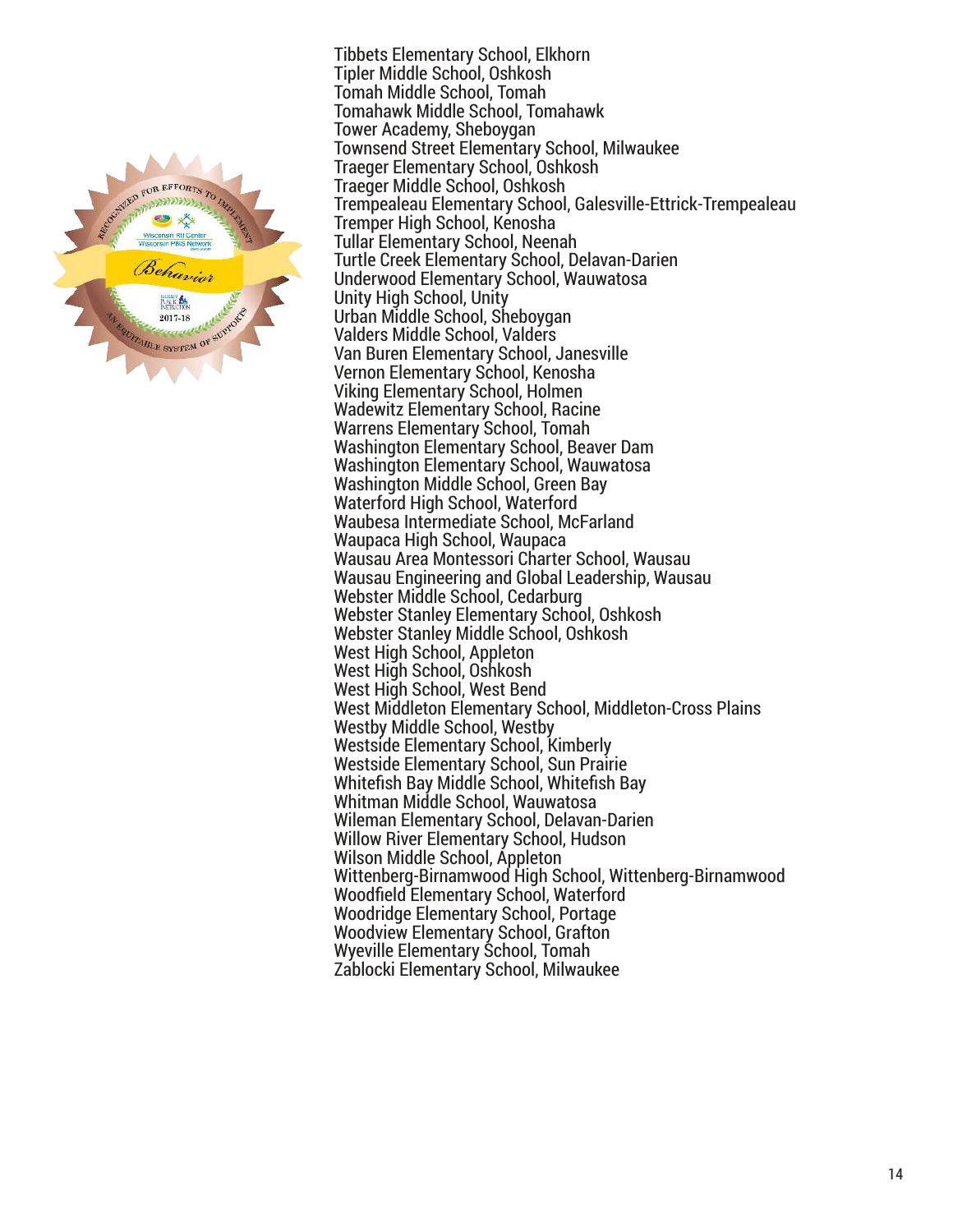

#### **RECOGNIZED AT THE BRONZE LEVEL FOR MATHEMATICS**

Asa Clark Middle School, Pewaukee Banner Preparatory School of Milwaukee, Milwaukee Bayfield High School, Bayfield Bayfield Middle School, Bayfield Berlin Middle School, Berlin Bethune Academy, Milwaukee Blair Elementary School, Waukesha Bryant Elementary School, Milwaukee Burdick Elementary School, Milwaukee Chippewa Falls Middle School, Chippewa Falls Clay Lamberton Elementary School, Berlin Clovis Grove Elementary School, Menasha Crandon Elementary School, Crandon Edison Elementary School, Appleton Eighty-First Street Elementary School, Milwaukee Elkhorn Area Middle School, Elkhorn Enrich Excel Achieve Learning Academy, Wausau Fairview Elementary School, Milwaukee Forest Park Middle School, Franklin Gillett Elementary School, Gillett Goodrich Elementary School, Milwaukee Grant Elementary School, Wausau Grantosa Drive Elementary School, Milwaukee Hamilton High School, Milwaukee Hawthorne Elementary School, Milwaukee Hillcrest Elementary School, Chippewa Falls Hi-Mount Elementary School, Milwaukee Horace Mann Middle School, Wausau Jackson Elementary School, Elkhorn Jackson Elementary School, Milwaukee Jefferson Elementary School, West Allis-West Milwaukee Jim Falls Elementary School, Chippewa Falls John Marshall Elementary School, Wausau Kohler Elementary School, Kohler LaFollette Elementary School, Milwaukee Lawrence-Lawson Elementary School, Sparta Lincoln Middle School, Milwaukee Maine Elementary School, Wausau Manitoba Elementary School, Milwaukee Manz Elementary School, Eau Claire Metcalfe Elementary School, Milwaukee Milwaukee German Immersion, Milwaukee Milwaukee High School of the Arts, Milwaukee Milwaukee Spanish Immersion, Milwaukee Minocqua Elementary School, Minocqua Mishicot Middle School, Mishicot Northwestern Middle School, Maple Parkview Elementary School, Chippewa Falls Parkview Elementary School, Milwaukee Pewaukee High School, Pewaukee Pewaukee Lake Elementary School, Pewaukee Putnam Heights Elementary School, Eau Claire Reagan College Preparatory High School, Milwaukee Rib Mountain Elementary School, Wausau Richmond Elementary School, Appleton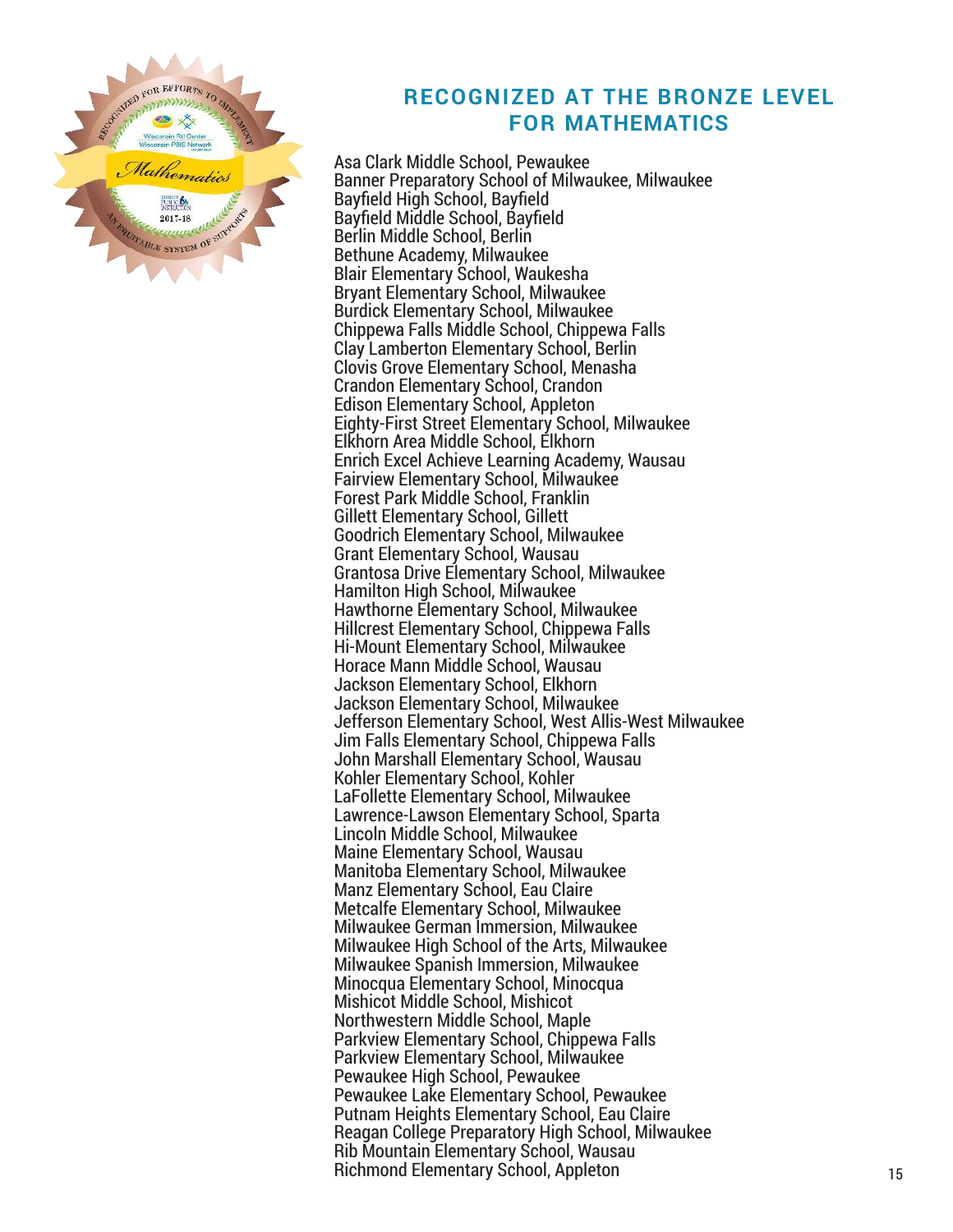

Riley Elementary School, Milwaukee River Trail Elementary School, Milwaukee Schultz Elementary School, Mishicot Shell Lake Primary (K-2), Shell Lake South Mountain Elementary School, Wausau Stetsonville Elementary School, Medford Stettin Elementary School, Wausau Stillson Elementary School, Chippewa Falls Stormonth Elementary School, Fox Point Thomas Jefferson Elementary School, Wausau Thurston Woods Elementary School, Milwaukee Tibbets Elementary School, Elkhorn Urban Middle School, Sheboygan Victory Elementary School, Milwaukee Washington Middle School, Kenosha Waupaca Middle School, Waupaca Webster Stanley Elementary School, Oshkosh West Side Elementary School, Elkhorn

# WED FOR EFFORTS TO D FUNDAL 2017-18 TABLE SYSTEM OF <sup>SU</sup>

#### **RECOGNIZED AT THE BRONZE LEVEL FOR READING**

Alcott Elementary School, Milwaukee Asa Clark Middle School, Pewaukee Banner Preparatory School of Milwaukee, Milwaukee Bayfield High School, Bayfield Bayfield Middle School, Bayfield Bayside Middle School, Fox Point Berlin Middle School, Berlin Bethune Academy, Milwaukee Blair Elementary School, Waukesha Brown Street Academy, Milwaukee Central Elementary School, Rhinelander Chippewa Falls Middle School, Chippewa Falls Clay Lamberton Elementary School, Berlin Coleman Elementary School, Coleman Congress Elementary School, Milwaukee Craig Montessori School, Milwaukee Doerfler Elementary School, Milwaukee Douglas Elementary School, Watertown Eighty-First Street Elementary School, Milwaukee Elkhorn Area Middle School, Elkhorn Emerson Elementary School, Milwaukee Enrich Excel Achieve Learning Academy, Wausau Evergreen Elementary School, Waterford Forest Park Elementary School, Kenosha Forest Park Middle School, Franklin Franklin Elementary School, Milwaukee Franklin Elementary School, Wausau Gegan Elementary School, Menasha Goodrich Elementary School, Milwaukee Grant Elementary School, Wausau Grantosa Drive Elementary School, Milwaukee Greenfield Bilingual, Milwaukee Greenland Elementary School, Oconomowoc